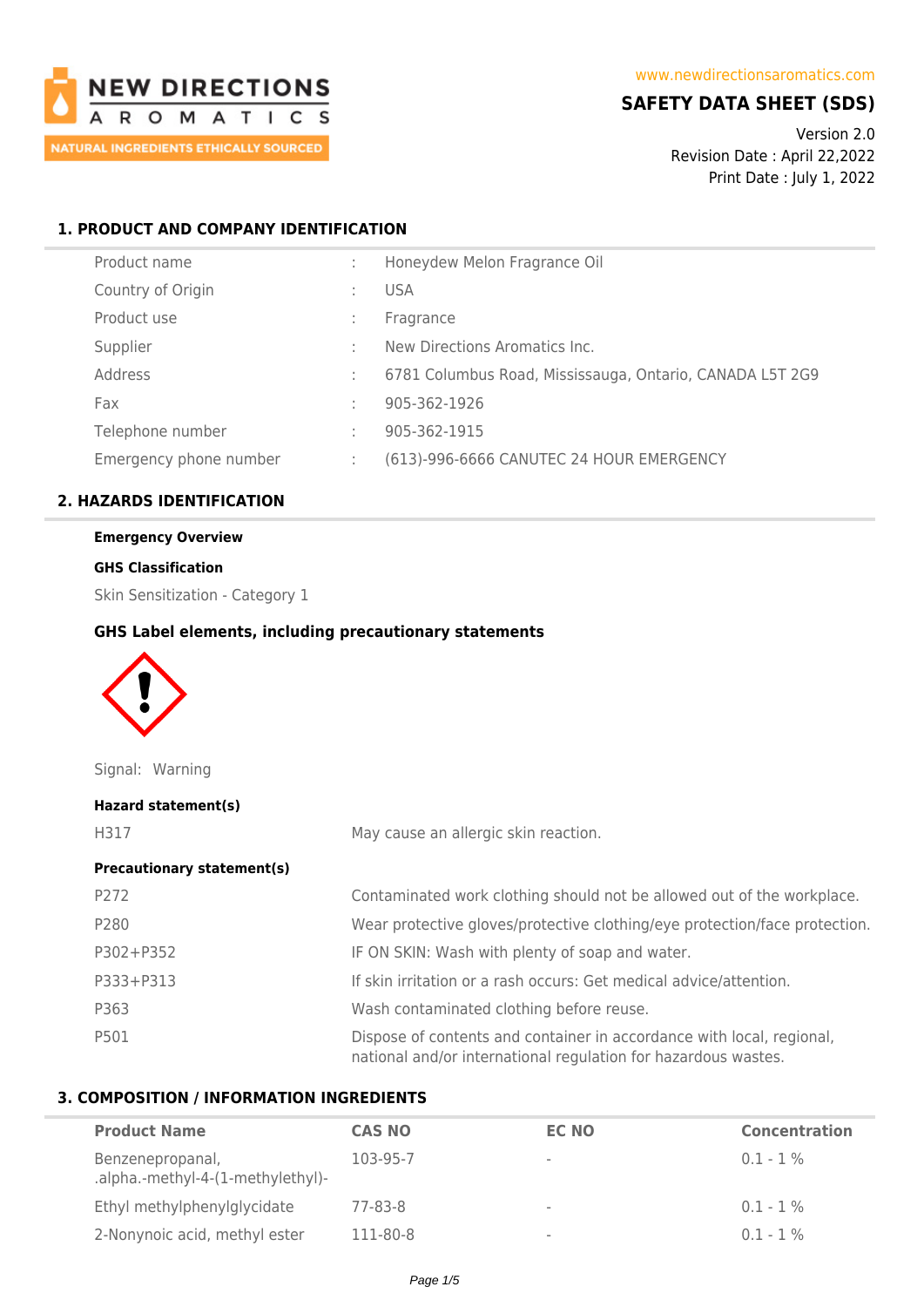### **NOTE:**

The specific chemical identity and/or exact percentage (concentration) of composition has been withheld as a trade secret is required.

# **4. FIRST AID MEASURES**

## **Eye contact**

Immediately flush eyes with plenty of cool water for at least 15 minutes. Get medical attention if irritation occurs.

## **Skin contact**

Remove contaminated clothing. Wash area with soap and water. If irritation occurs, get medical attention.

## **Inhalation**

If inhaled, removed to fresh air. Get medical attention if symptoms appear.

## **Ingestion**

Seek medical attention or contact local poison control center.

## **5. FIRE FIGHTING MEASURES**

## **Suitable extinguishing media**

Use alcohol resistant foam, carbon dioxide, dry chemical, or water spray when fighting fires. Water or foam may cause frothing if liquid is burning but it still may be a useful extinguishing agent if carefully applied to the fire.

## **Unsuitable extinguishing media**

Do not use a water stream directly in the burning liquid.

## **Special protective equipment and precautions for fire-fighters**

Do not enter fire area without proper protection including selfcontained breathing apparatus and full protective equipment. Fight fire from a safe distance and a protected location due to the potential of hazardous vapors and decomposition products. Use water spray/fog for cooling. Use methods for the surrounding fire. Flammable component(s) of this material may be lighter than water and burn while floating on the surface.

## **Special hazards arising from the substance or its combustible products**

Hazardous decomposition products may be formed at extreme heat or if burned.

### **Resulting gases**

Carbon oxides.

### **6. ACCIDENTAL RELEASE MEASURES**

### **Personal precautions, protective equipment and emergency procedures.**

No health affects expected from the clean-up of this material if contact can be avoided. Follow personal protective equipment recommendations found in Section 8 of this SDS.

### **Environmental precautions**

Prevent entry to sewers and public waters. Notify authorities if product enters sewers or public waters.

### **Methods and materials for containment and cleaning up**

Clean up any spills as soon as possible, using an absorbent material to collect it. Use suitable disposal containers.

## **7. HANDLING AND STORAGE**

### **Precautions for safe handling**

Mildly irritating material. Avoid unnecessary exposure. No direct lighting. No smoking. Ensure prompt removal from eyes, skin and clothing. Wash hands and other exposed areas with mild soap and water before eating, drinking or smoking and when leaving work. Handle in accordance with good industrial hygiene and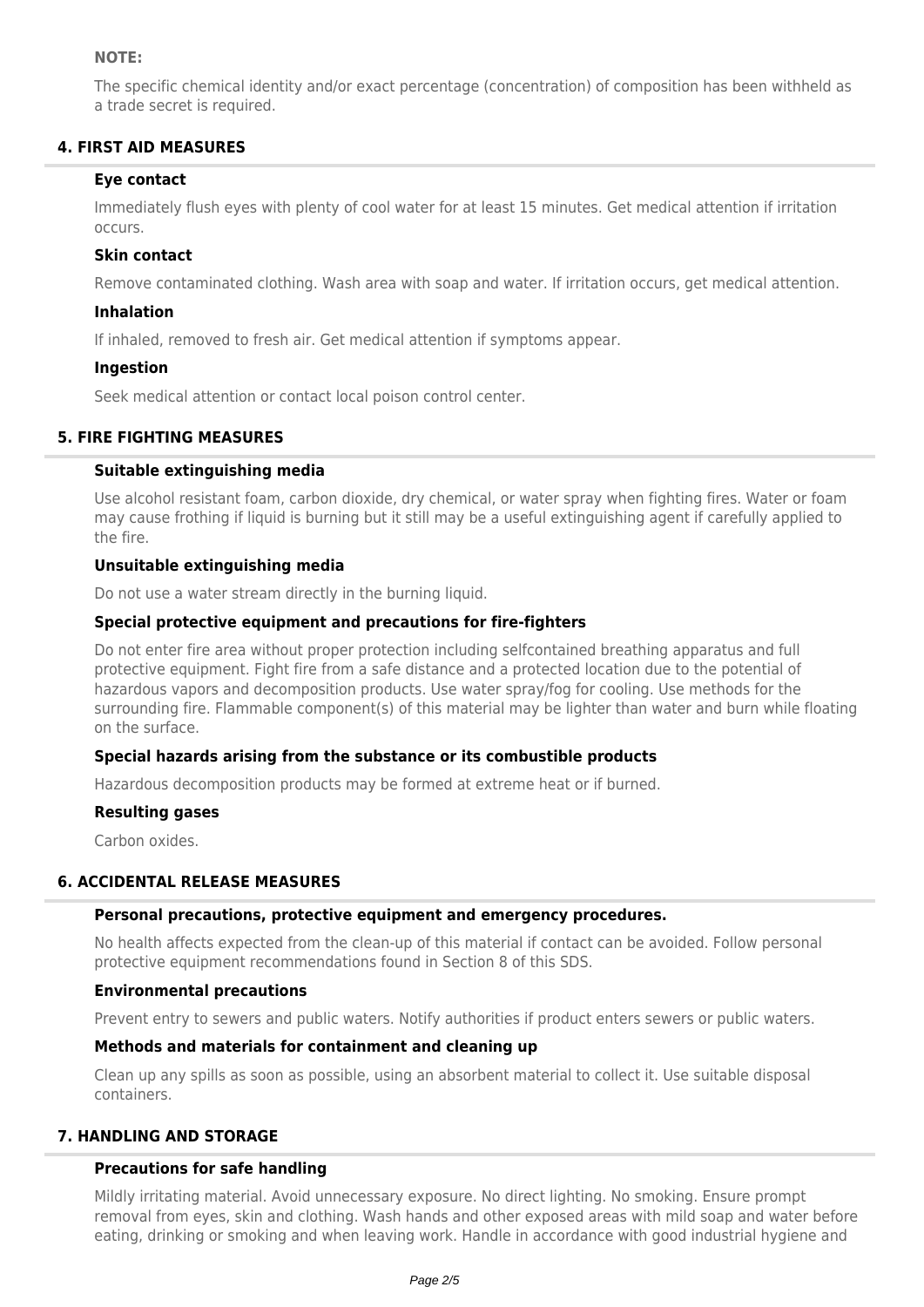safety procedures.

### **Conditions for safe storage, including any incompatibilities**

Store in a cool dry place. Isolate from incompatible materials like Strong oxidizing agents, Acids Bases Oxidising agents, Reducing agents, Strong bases.

### **8. EXPOSURE CONTROLS AND PERSONAL PROTECTION**

#### **Eyes**

Wear chemically resistant safety glasses with side shields when handling this product. Do not wear contact lenses.

### **Skin**

Not normally considered a skin hazard. Where use can result in skin contact, practice good personal hygiene and wear a barrier cream and/or impervious surgical style gloves. Wash hands and other exposed areas with mild soap and water before eating, drinking, and when leaving work.

#### **Respiratory**

No respiratory protection required under normal conditions of use.

#### **Exposure limit values**

No exposure limits exist for the constituents of this product. No engineering controls are likely to be required to maintain operator comfort under normal conditions of use.

### **9. PHYSICAL AND CHEMICAL PROPERTIES**

| Appearance       | Clear liquid.                                    |
|------------------|--------------------------------------------------|
| Odor             | Characteristic odor.                             |
| Flash point      | $>93.33^{\circ}$ C                               |
| Relative density | 0.854 to 0.864 @ 25 $^{\circ}$ C                 |
| Solubility (ies) | Soluble in alcohol and oils. Insoluble in water. |
| Refractive index | 1.426 to 1.441 @ 25 $^{\circ}$ C                 |

## **10. STABILITY AND REACTIVITY**

#### **Reactivity**

This material presents no significant reactivity hazard.

### **Chemical stability**

Chemically stable.

### **Conditions to avoid**

Avoid sparks, flame and other heat sources.

#### **Incompatible materials**

Strong oxidizing agents.

#### **Hazardous decomposition products**

Carbon Oxides.

# **11. TOXICOLOGICAL INFORMATION**

### **Carcinogenicity**

None of the substances have been shown to cause cancer in long term animal studies.

## **IARC**

Not a carcinogen according to IARC.

#### **NTP**

Not a carcinogen according to NTP.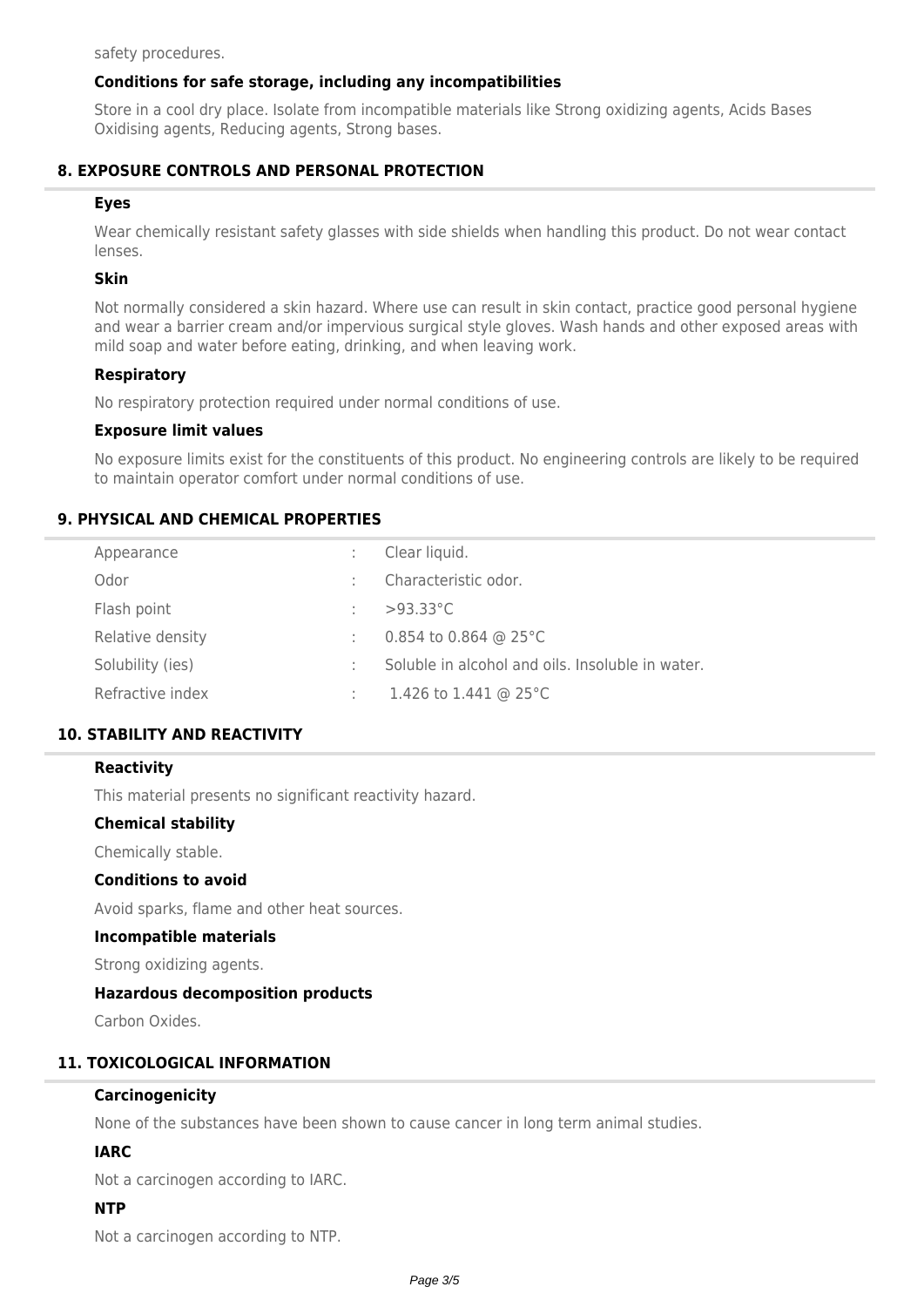# **OSHA**

Not a carcinogen according to OSHA.

# **Mutagenicity**

No data available to indicate product or any components present at greater than 0.1% is mutagenic or genotoxic.

## **Reproductive toxicity**

No data available to indicate product or any components present at greater than 0.1% may cause birth defects.

## **Skin contact**

Adverse skin effects should be prevented by normal care and personal hygiene.

### **Eye contact**

Possible irritation should be prevented by wearing safety glasses.

# **12. ECOLOGICAL INFORMATION**

## **Ecotoxicity**

Avoid any pollution of ground, surface or underground water.

## **Persistence and degradability**

Not available.

## **Bio - accumulative potential**

Not available.

## **Mobility in soil**

Not available.

## **Other adverse effects**

This material is not expected to be harmful to the ecology.

## **13. DISPOSAL CONSIDERATION**

Dispose of product in accordance with local, state or provincial and federal regulations. Check with local municipal authority to ensure compliance.

### **14. TRANSPORT INFORMATION**

### **UN Number**

Not regulated.

## **US DOT Shipping Description (Land)**

Not regulated.

### **IMO-IMDG Shipping Description (Sea)**

Not regulated.

# **IATA Shipping Description (Air)**

Not regulated.

## **15. REGULATORY INFORMATION**

## **TSCA**

All components of this product are listed on the TSCA Chemical Substances Incentory or are exempt.

## **SARA 313**

No 313-listed chemicals in this product

## **California Proposition 65**